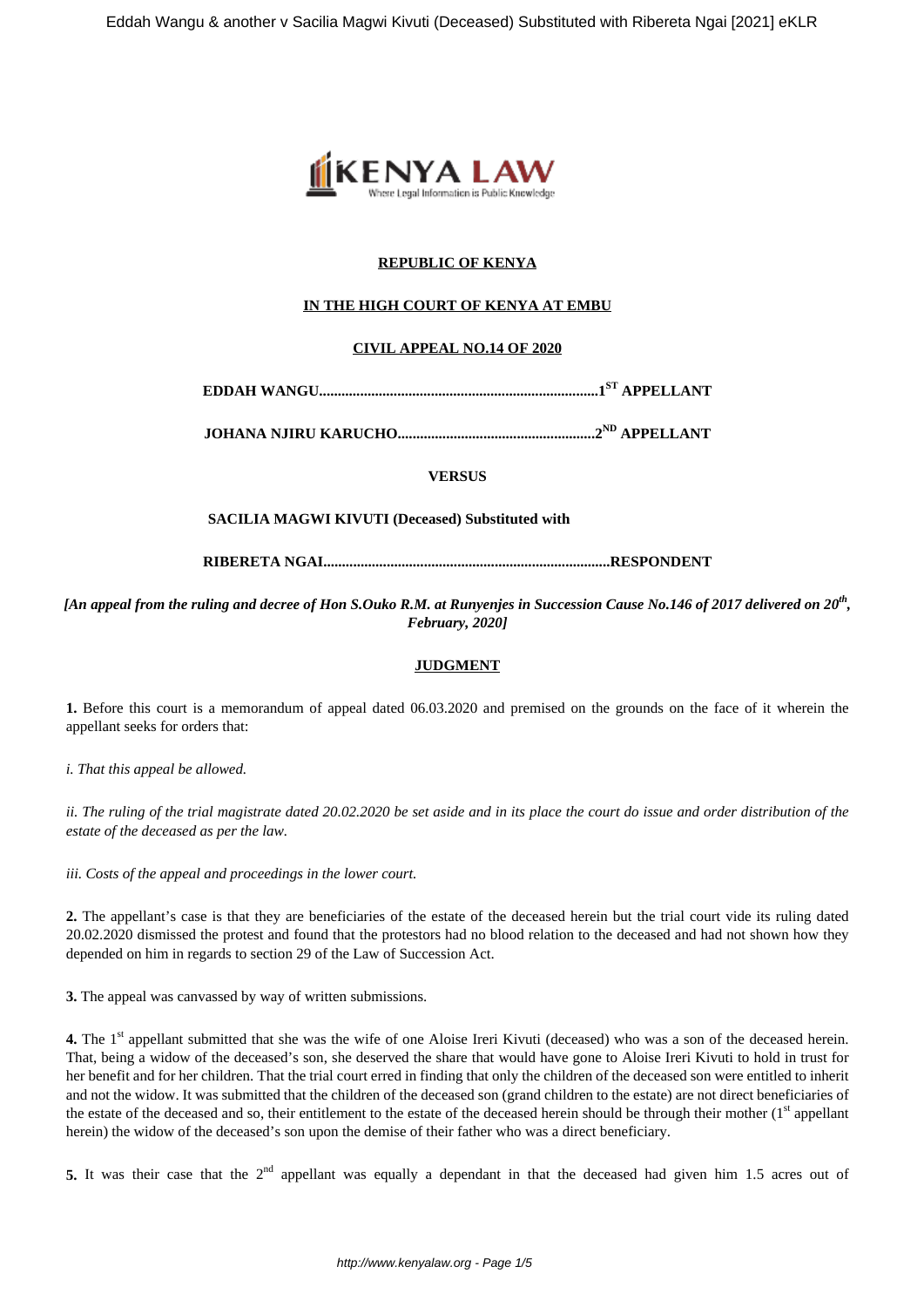Kyeni/Kigumo/675 during his lifetime and he had been in occupation of the same piece during the lifetime of the deceased and even after the demise of the deceased and thus he has invested heavily on the same piece. That the deceased had taken the  $2<sup>nd</sup>$  appellant as his own son; Reliance was made on **High Court of Kenya Succession Cause No. 685 of 2015 (unreported)**, where the court granted an adopted son equal share of inheritance just like the biological sons of the deceased.

**6.** That the trial court stayed the distribution of Land Parcel Kyeni/Kigumo/675 to enable the purchasers institute in appropriate court for determination of ownership of Land Parcel Kyeni/Kigumo/675; it was their case that the same property formed part of the estate of the deceased and so was available for distribution unto the beneficiaries. That the purchasers having bought the deceased person's land prior to confirmation of letters of administration, the same was illegal and amounted to intermeddling. Reliance was made on the **High Court Succession Cause No. 699 of 2015 Serrah Muruu Mukindia v Ruth Nkatha Rukaria eKLR 2016** where the court was of the view that …the net effect of dealing in the estate of the deceased person before grant is issued is intermeddling and the same is a crime under section 45 of the Law of Succession Act. That the trial magistrate having rendered a ruling dismissing the protest, then the court ought to have given direction on how the estate was to devolve.

**7.** On the respondent's part, it was submitted that section 29 of the Law of Succession Act, disqualify the appellants as dependants of the deceased and therefore, they are not entitled to benefit from the estate herein. That both the appellants were found to be total strangers and so they don't have any legal standing to question any finding of the trial magistrate since they are neither beneficiaries nor dependants of the estate.

**8.** I have considered the record of appeal herein, the party's rival submissions and the issue that I am called upon to determine is whether the appeal is merited.

**9.** The deceased having died intestate, it therefore means that his estate and distribution thereof is subject to the rules of intestacy. Generally, the law contemplates that a person can either distribute his estate by way of a will or in absence of a will, the estate is subjected to the rules of intestacy. From the reading of Sections 35, 36, 38 and 40 of the Act, the legislature contemplated the rules to apply where the deceased has passed on and left behind survivors. What this means therefore is that where a child of a deceased person has predeceased the deceased, then such a child cannot be said to be a beneficiary. The rightful beneficiary ought to be the spouse of the deceased child (who should hold the property given to her in trust for the children of the deceased child) or where the deceased child is not survived by a spouse but has children, the right person as the beneficiary of the deceased's estate ought to be the child of deceased child (grandchild of the deceased). Where the child who predeceased the deceased was not survived by either a child or spouse, then such a deceased child cannot be said to be a beneficiary of the estate.

10. In the case at hand, it is not disputed that the 1<sup>st</sup> appellant was a daughter in law to the deceased herein and that her husband has since died but left children, would it therefore mean that she is entitled to the life interest in the whole residue of the net intestate estate due to her deceased husband" In **Tau Kakungi v Margrethe Thorning Katungi & Another [2014] eKLR,** *Musyoka J.* was of the view that the purpose of **Section 35 of the Act** was to prevent a spouse of the deceased from being impoverished after the demise of the other by distributing the entire estate to the children. The court stated:-

*"The effect of section 35 (1) is that the children of the deceased are not entitled to access the net intestate estate so long as there is a surviving spouse. The children's right to the property crystallizes upon the determination of the life interest following the death of the life interest holder or her remarriage. Prior to that, the widow would be entitled to exclusive right over the net estate…The device is designed to safeguard the position of the surviving spouse. The ultimate destination of the net intestate estate where there are surviving children is the children. It is the children who are entitled of right to the property of their deceased parent. However, if the property passes directly to the children, in cases where there is a surviving spouse, he or she is likely to be exposed to destitution. This would particularly be the case where the surviving spouse was wholly dependent on the departed spouse. She would be left without any means of sustenance."* 

**11.** Similarly, in the case of **Cleopa Amutala Namayi v Judith Were Succession Cause 457 of 2005 [2015] eKLR** Mrima, J. observed thus:

*"Be that as it may, under Part V of the Act grandchildren have no automatic right to inherit their grandparents …. The argument behind this position is that such grandchildren should inherit from their own parents. This means that the grandchildren can only inherit their grandparents indirectly through their own parents…. The children to the grandparents inherit first and thereafter the grandchildren inherit from their parents. The only time where the grandchildren can inherit directly from their grandparents is when the grandchildren's own parents are dead…*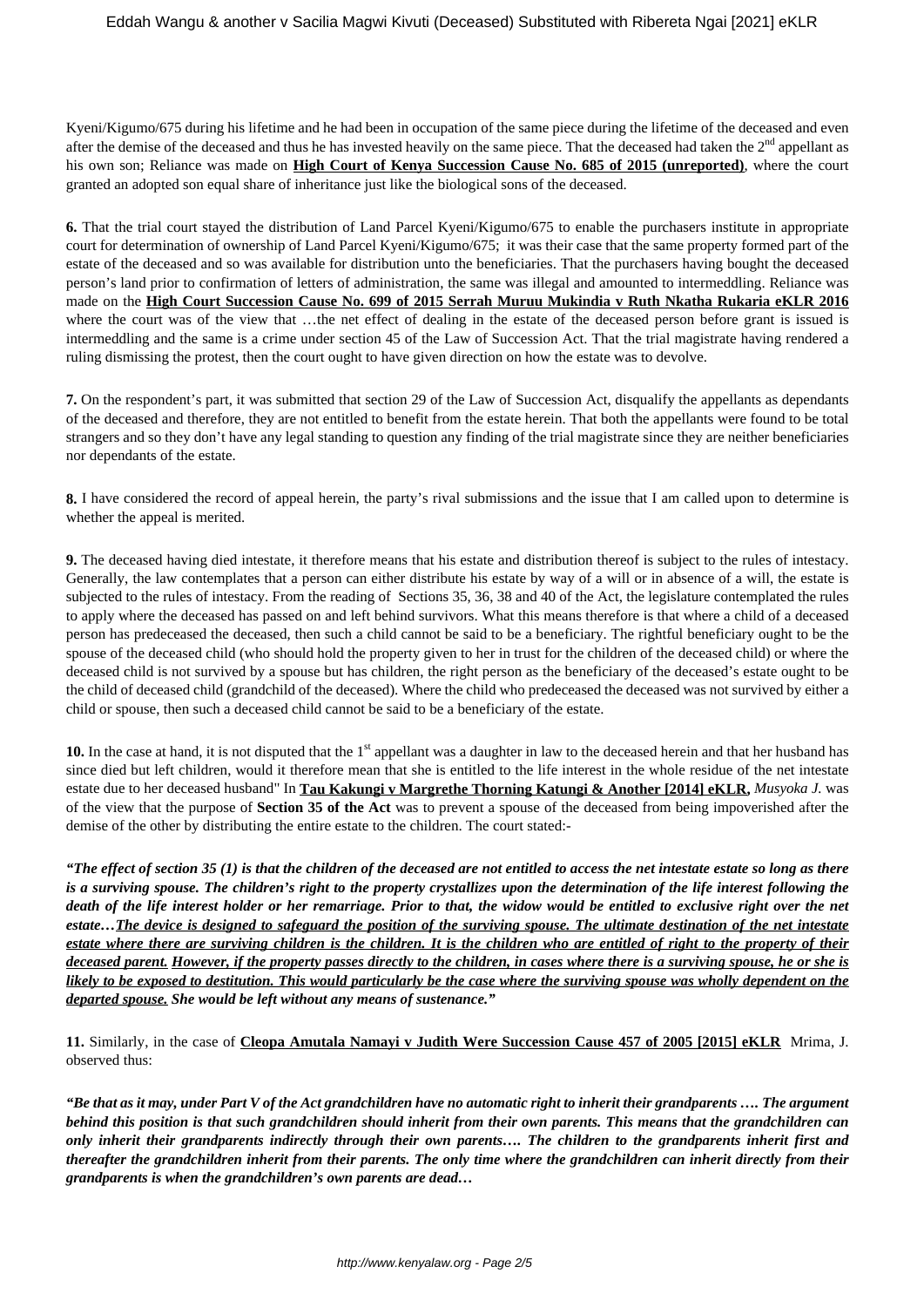### Eddah Wangu & another v Sacilia Magwi Kivuti (Deceased) Substituted with Ribereta Ngai [2021] eKLR

**12.** It is emerging from **Section 35 of Law of Succession Act** and case law, that the estate of a deceased person in which the surviving spouse has a life interest is not available for distribution unless that parent bequeaths them whatever he or she pleases to them.

13. It is argued that the 2<sup>nd</sup> appellant was a dependant to the deceased in that, the deceased gave him 1.5 acres out of Kyeni/Kigumo/675 during his lifetime and that he had been in occupation of the same piece during the lifetime of the deceased and even after the demise of the deceased and thus he has invested heavily on the same piece. The issue is whether the 2<sup>nd</sup> respondent is entitled to the 1.5 acres of Kyeni/Kigumo/675 that he currently utilizes"

**14.** This is because section 29 of the Law of Succession Act sets out the meaning of the term 'dependant' as follows:

For the purposes of this Part, **"dependant"** means—

*(a) ……;*

*(b) such of the deceased's parents, step-parents, grand-parents, grandchildren, step-children, children whom the deceased had taken into his family as his own, brothers and sisters, and half-brothers and half-sisters, as were being maintained by the deceased immediately prior to his death; and*

**………''**

**15.** Section 27 of the same Act provides that "In making provision for a dependant the court shall have complete discretion to order a specific share of the estate to be given to the dependants, or to make such other provision for him by way of periodical payment or a lump sum, and to impose such conditions as it thinks fit.

**16.** Section 28 states that "In considering whether any order should be made under this part, and if so what order, the court shall have regard to -

*(a) The nature and amount of the deceased's property;*

*b) Any past, present or future capital or income from any source of the dependant;*

*(c) The existing and future means and needs of the dependant;*

*(d) Whether the deceased had made any advancement or other gift to the dependant during his lifetime;*

*(e) The conduct of the dependant in relation to the deceased;*

*(f) The situation and circumstances of the deceased's other dependants and the beneficiaries under any will;*

*(g) The general circumstances of the case, including, so far as can be ascertained, the testator's reason for not making the provision for the dependant.*

**17.** I have considered the evidence in the court record and on a balance of probabilities. I find that the  $2<sup>nd</sup>$  appellant has not brought any tangible evidence to show that he was being maintained by the deceased herein. In the case of **Beatrice Ciamutua Rugamba v Fredrick Nkari Mutegi & 5 others [2016] eKLR**, it was observed that "a dependent under section 29 (b) and (c) must prove that he or she was being maintained by the deceased immediately prior to his demise. It is not the mere relationship that matters, but proof of dependency that counts."

**18.** Further to that, it is not in dispute that the 2<sup>nd</sup> appellant is the husband to one Agusta Njoki who is a daughter of the deceased herein. The same Agusta Njoki has been listed as a beneficiary of the estate of the deceased herein. On the other hand, even if the alleged gift by the deceased unto the 2nd appellant was given to him *intervivos*, then the same should be taken into consideration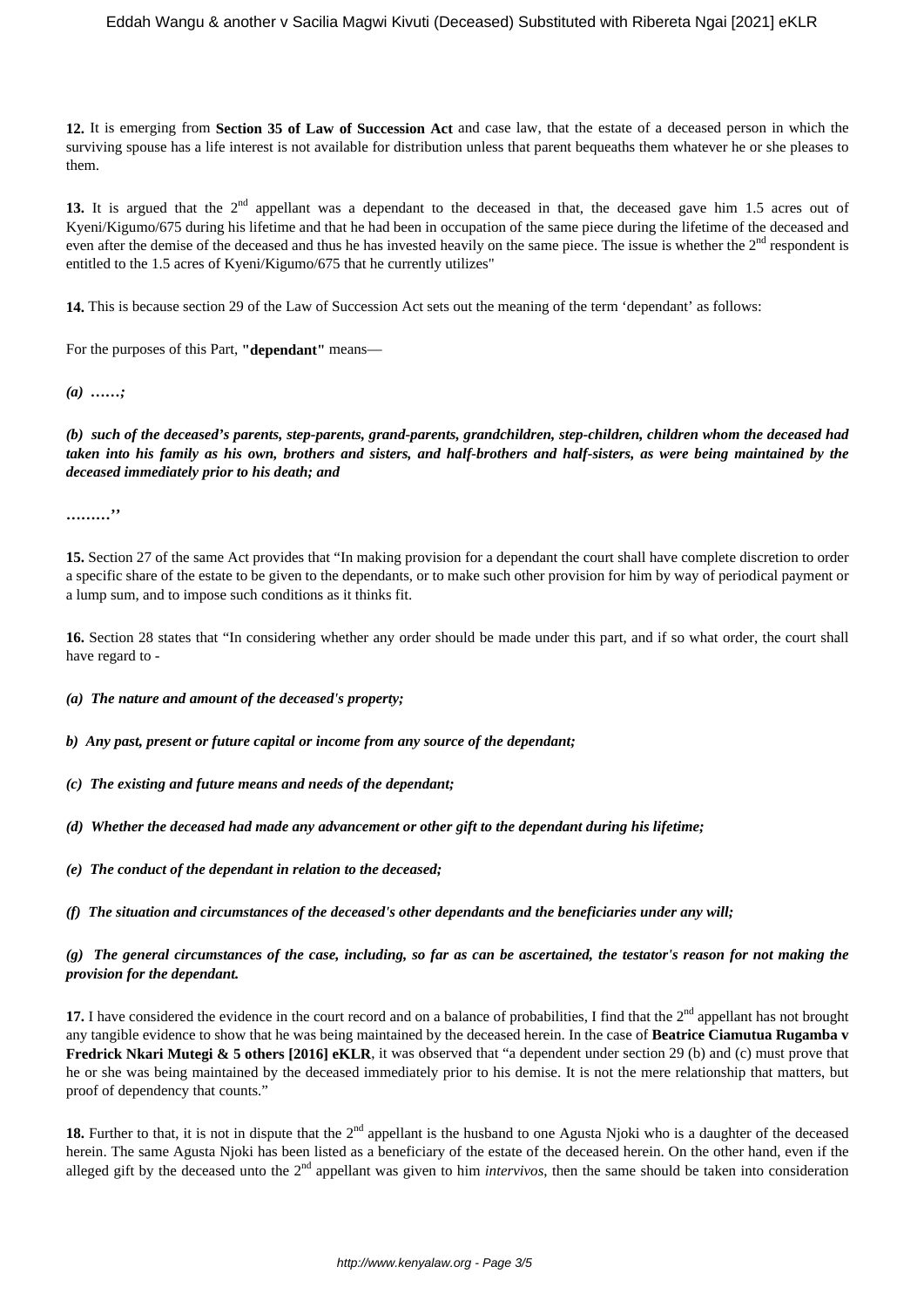when undertaking distribution of the estate of the deceased. In *In re Estate of Gedion Manthi Nzioka (Deceased)* **[2015] eKLR** the court defined gifts *inter vivos* as gifts between living persons, which, for them to be effective, have to be granted by deed or an instrument in writing, or by delivery, or by way of declaration of trust by the donor, or by way of resulting trust or presumption of gifts of land by registered transfer, or by a declaration of trust in writing.

**19.** In the instant case, there was nothing to show that the 2<sup>nd</sup> appellant had actually been given the 1.5 acres of Kyeni/Kigumo/675 and so I am unable to find the  $2<sup>nd</sup>$  appellant was gifted intervivos.

**20.** It has been argued that the purchasers having bought the deceased person's land prior to confirmation of letters of administration, the same was illegal and amounted to intermeddling.

**21. Section 45 of the Laws of Succession Act** prohibits dealing in properties belonging to a deceased person before obtaining grant. It states:-

*"(1) Except so far as expressly authorized by this Act, or by any other written law or by a grant of representation under this Act, no person shall, for any purpose take possession or dispose of, or otherwise intermeddle with any free property of a deceased person."*

**22.** Since Land Parcel Kyeni/Kigumo/675 formed part of the suit land, the previous petitioner/administrator sold a portion of the estate to two buyers (Geoffrey Phineas Ndwiga and Julieta Njura Ireri) when clearly she lacked the legal capacity to subdivide and deal in the property without the consent of all beneficiaries and more so when the grant had not been confirmed. In **Gladys Nkirote M'itunga v Julius Majau M'itunga[2016] eKLR** the court stated that;

*Whereas the law of succession does not define what intermeddling with the property of the deceased is, there is ample judicial decisions on acts which may amount to intermeddling. For instances, in the case of Benson Mutuma Muriungi v C.E.O. Kenya Police Sacco & Another [2016] eKLR the court observed that:*

**"***Whereas there is no specific definition provided by the Act for the term intermeddling, it refers to any act or acts which are done by a person in relation to the free property of the deceased without the authority of any law or grant of representation to do so. The category of the offensive acts is not heretically closed but would certainly include taking possession, or occupation of, disposing of, exchanging, receiving, paying out, distributing, donating, charging or mortgaging, leasing out, interfering with lawful liens or charge or mortgage of the free property of the deceased in contravention of the Law of Succession Act. I should add that any act or acts which will dissipate or diminish or put at risk the free property of the deceased are also acts of intermeddling in law. I reckon that intermeddling with the free property of the deceased is a very serious criminal charge for which the person intermeddling may be convicted and sentenced to imprisonment or fine or both under section 45 of the Law of Succession Act. That is why the law has taken a very firm stance on intermeddling and has clothed the court with wide powers to deal with cases of intermeddling and may issue any appropriate order(s) of protection of the estate against any person."*

**23.** I hold and find that the above are sufficient reasons to allow the appeal.

- **24.** In the foregoing, I therefore find that;
- *(i) The appeal partially succeeds.*

*(ii) The file to be remited back to the trial court for hearing of a fresh application for confirmation of the grant.*

*(iii) Each party to bear its costs in this appeal.*

**25.** It is so ordered.

### **DELIVERED, DATED AND SIGNED AT EMBU THIS 15TH DAY OF DECEMBER, 2021.**

**L. NJUGUNA**